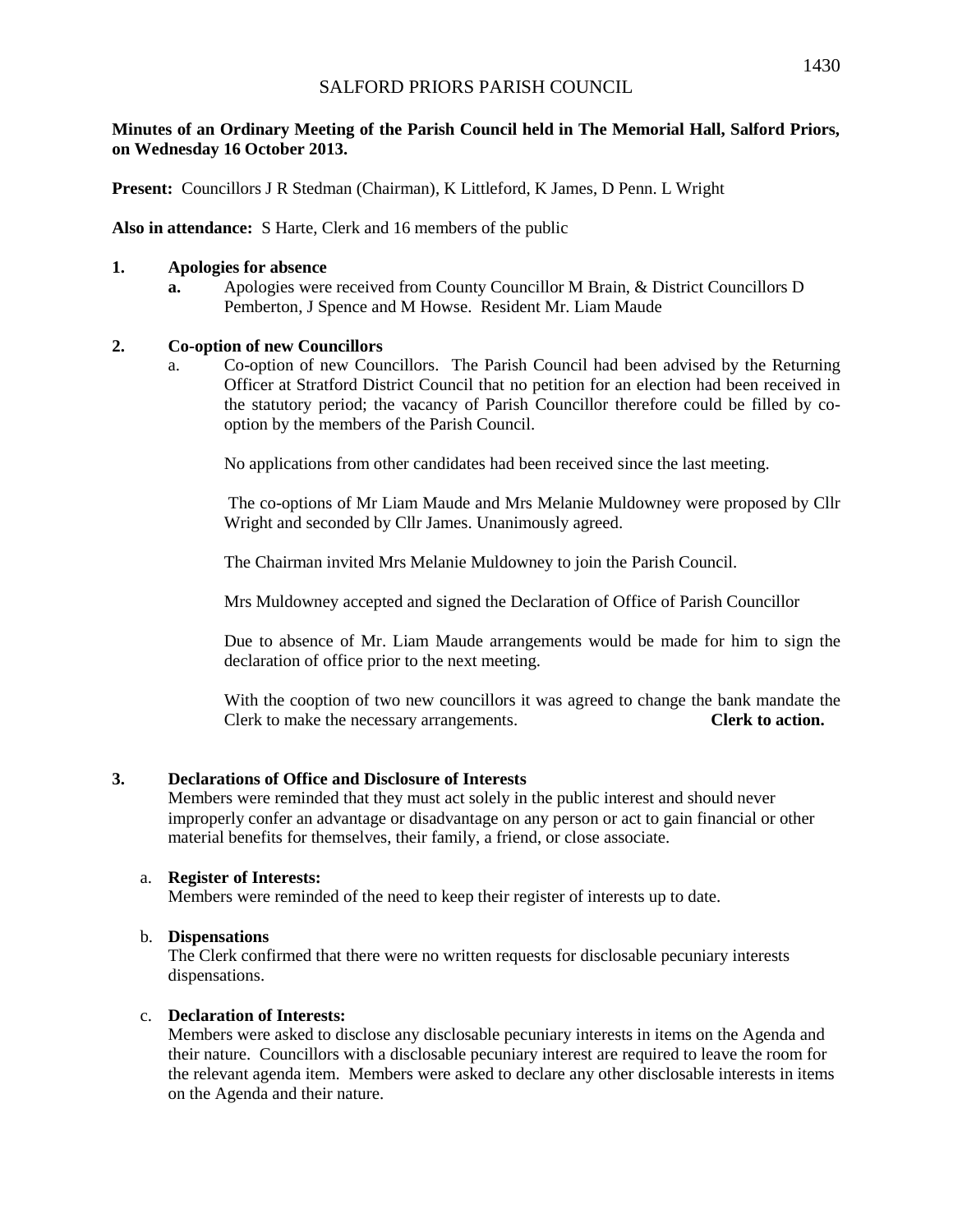Cllr Stedman declared interests in Items 8c, 9a, 9b, 9c and 9d and in payments 9114 and 9120.

Cllr James & Cllr Penn declared interests in 9a, 9b, 9c 9d.

Cllr Littleford declared an interest in payments 9124 and 9126.

## **4. Open Forum**

a. The Chairman moved that the meeting be adjourned for Open Forum and this was agreed.

b. **Have your say:** *No under 18s were present.*

#### c. **Open Forum:**

Following a representation from a hard-of-hearing member of the public the Chair agreed to explore the possible provision of new PA system with the Memorial Hall Committee.

**Chair to action.** 

## d. **Ward Members reports**

District Council: No Ward Members were present due to attendance at a planning meeting.

**County Council:** County Councillor Brain submitted a written report which was tabled. In summary, Cllr Brain advised that he had attended a site visit at Wheethley on 23 September 2013. Also in attendance were WCC Highways officers and Mr Barry Lee of The Old Toll House – a property which had been extensively damaged by a Road Traffic Collision. The visit identified and resulted in recommendations being made with regard to extra signage, road surfacing treatment (coloured tarmac), re-lining and new crash barriers. Officers' recommendations will be put to the Capital Transport Seminar in January 2014; this would be supported by Cllr Brain. It was accepted that this location had not been the scene of any serious or fatal accidents in recent years which would normally activate such improvements, but were the consequence of one RTC which badly damaged a historical building, namely The Old Toll House.

At the same site meeting Cllr Brain said that, on behalf of the Parish Council, he had raised the issue of the black and white chequered warning sign opposite and at the junction of the B4088 (Dunnington Crossroad). The WCC officers had disagreed with the request to reduce the size of the sign with their rationale being that there had been a reduction in serious accidents occurring after its siting. Cllr Brain had responded that road usage had decreased since the opening of the A46 bypass, but they disagreed and stated that if it was reduced in size and a serious road traffic accident occurred they would be subject to heavy criticism - a fact which couldn't be disputed.

Members expressed their disappointment.

Following Cllr Brain's announcement of the County Councillors' Grant fund of £5,000 for his Division, he was pleased to report that two valid applications had been received from organizations within Salford Priors, which he was happy to support.

e. The Chairman closed the adjournment at 7.30pm.

## **5. Minutes**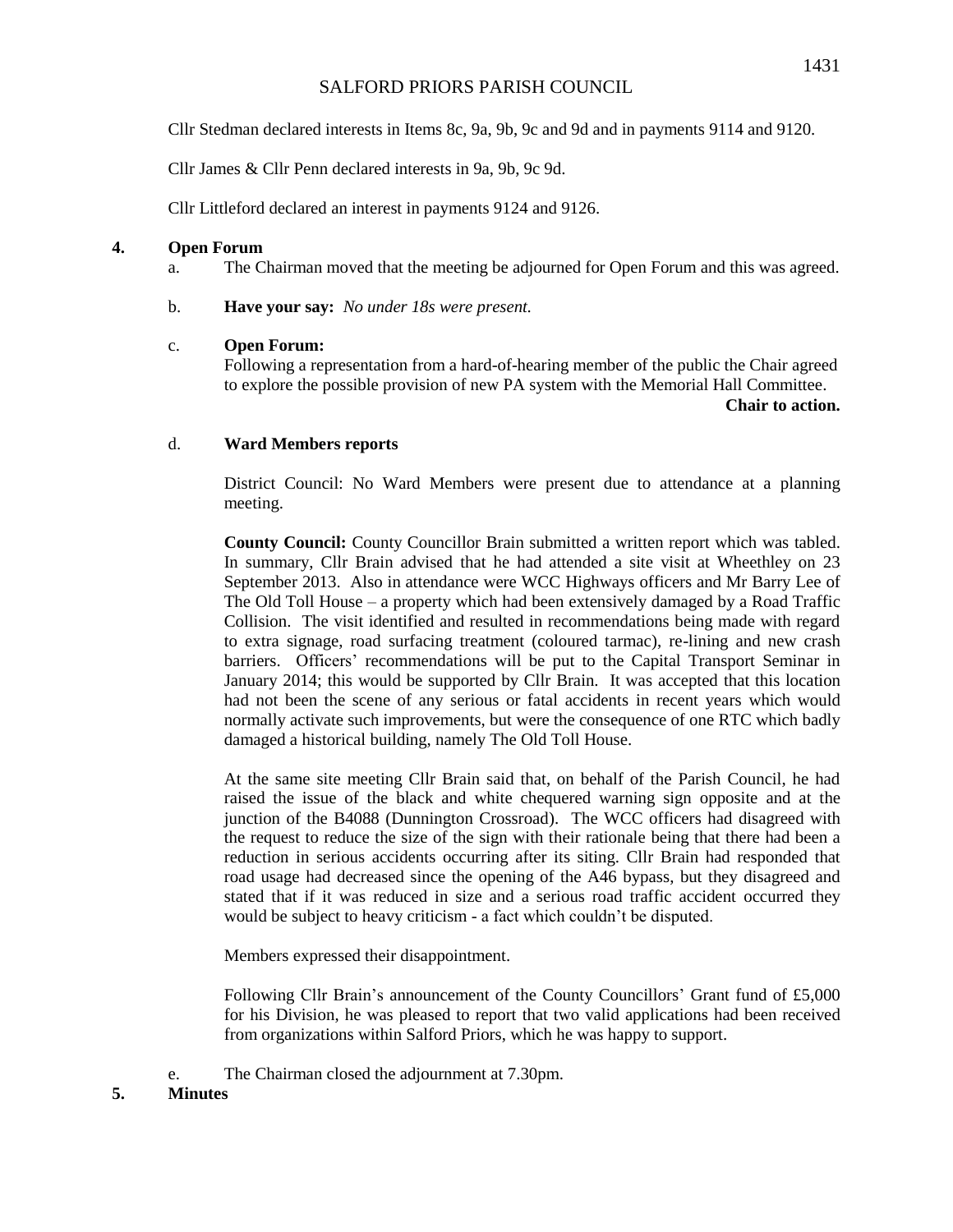The Minutes of the Ordinary Meeting of the Parish Council held on Wednesday 18 September 2013 at The Memorial Hall, Salford Priors, were approved and signed by the Chairman.

## **6. Clerk's Report**

- a. Bus shelters. The bus shelters had been cleaned in mid September by Mr Hunt and an invoice for £30 received. The Chair stated that he was not happy with the work carried out and would like frames cleaned as well. Item to be included for discussion at the November meeting. Work Specification to be revisited with more exact details and also to include bus shelter at Iron Cross.
- b. Additional works in Churchyard (clear access track at extension). No response had been received from Mr Small despite several reminders and it was agreed that the task be given to the Lengthsman to carry out as part of his monthly duties.

#### **Clerk to action.**

c. Tothall Lane planning application: Jephsons Housing Association had made a second request for a meeting with the Parish Council to discuss the planning application for social housing at the Tothall Lane site which the Council had strongly opposed and which Jephsons had subsequently withdrawn. Cllrs agreed to hold an Extraordinary Meeting of the Parish Council to allow representatives from the applicants to address the council. This has been scheduled for Wednesday, 30 October at 7.00pm in the Memorial Hall.

#### **Clerk to action.**

d. Bus shelter planting request. Cllr Stedman had stated at September's meeting that the ground was very poor and he wasn't sure what, other than possibly ivy, would grow. Cllr Stedman would take it upon himself to plant some ivy shrubs.

## **Chair to action.**

e. The Clerk advised that the flood grant application (clear silt from under bridge over Ban Brook, Tothall Lane) had been submitted on 3 October and she had received notification from Stratford on Avon District Council that the bid had been successful. The Parish Council had been awarded a grant of £385.00

#### **Clerk to action.**

f. Purchase of mobile phone for use by the Clerk. The Clerk confirmed that she had purchased an unlocked pay-as-you-go mobile phone for £19. The service provider was O2 the signal coverage was good. £25 of credit had also been purchased. The Chair requested that the number be widely circulated as this would be the main contact number for the Clerk.

#### **Clerk to action.**

g. Grants for small rural businesses. The Clerk confirmed that details had been uploaded onto the Salford Priors website.

## 7. **Neighbourhood Plan**

a. Members considered a report from Cllr James on the Neighbourhood Development Plan public presentation event which had been attended by around 75 residents. Michael Wellup and Louise Kirkup of Kirkwells Planning Consultants had given a presentation based on twelve modules.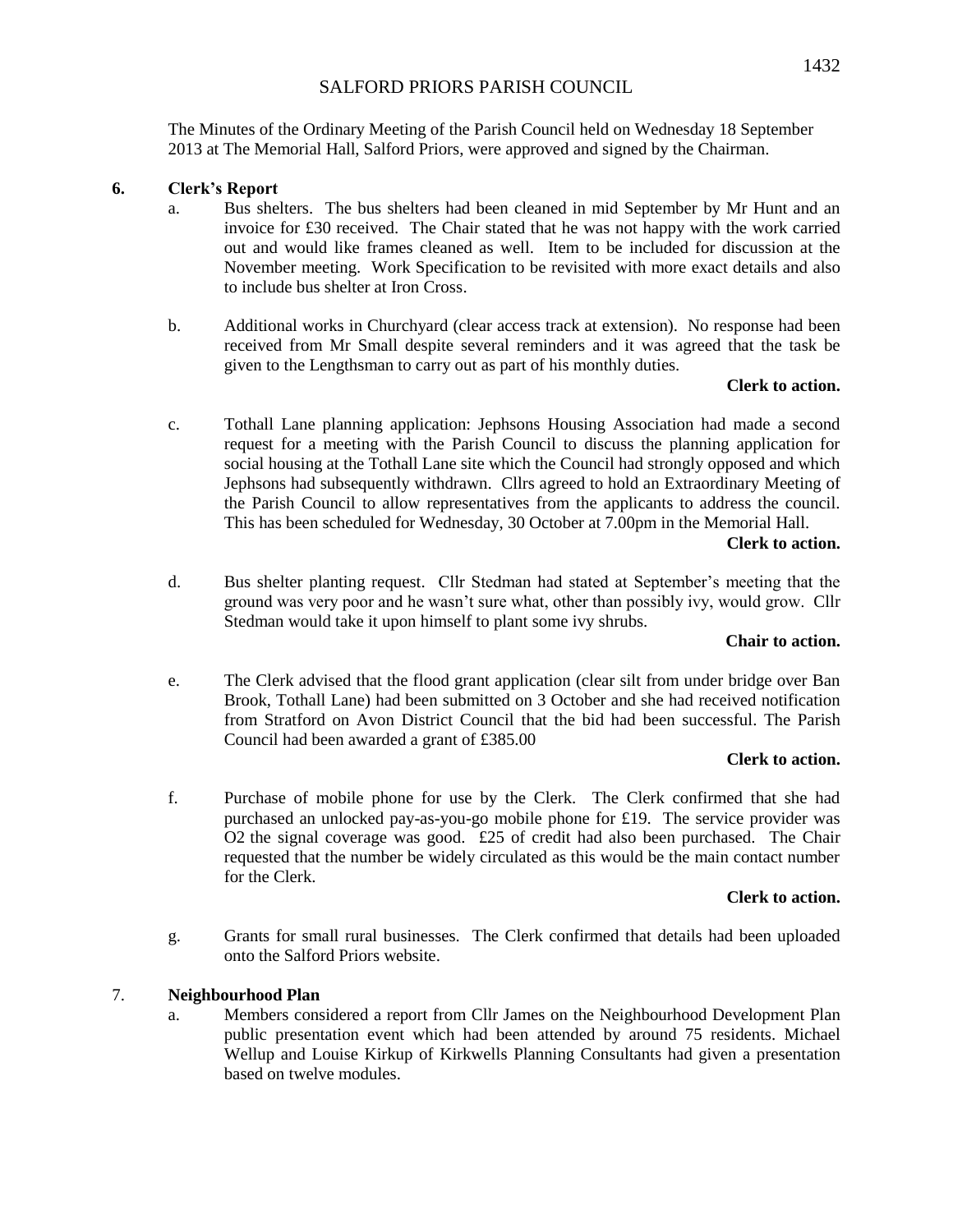Prior to the event they had been shown around the Parish and looked at sites being considered by prospective developers. As a result of this event seventeen residents have expressed an interest in forming a Neighbourhood Development Plan Steering Group.

It was estimated that the cost of establishing a Neighbourhood Development Plan would be between  $£12,000$  and  $£16,000$  and although external funding is available a commitment in the region of £8,000 from Council resources was needed

Members were then asked to consider three different options available to them with regard to progressing a Neighbourhood Development Plan.

Option 1 was to proceed with an NDP as a parish Council initive

Option 2 was to discount the idea.

Option 3 is to allow interested residents to form an independent forum to take the NDP forward and for the Parish Council contribute towards it.

After Members had considered and discussed their individual concerns as well as the points raised by Cllr James for the instigation of a Salford Priors Neighbourhood Development Plan Cllr Littleford proposed that Parish Council proceed with an NDP as a matter of urgency as Option one and Members voted unanimously in favour.

- i.The Parish Council formally appoints a NDP Strategic Steering Group consisting of councillors and residents.
- ii.The Parish Council formally appoints a Project Manager to oversee the process.
- iii.The Parish Council applies to the Stratford on Avon District Council for Designation of the Parish as a Neighbourhood Development Zone.
- iv.The Parish Council formally appoints Kirkwells as its Planning Consultants and Technical Advisors to provide professional support.
- v.The Parish Council formally approves £4,600.00 (Four thousand & six hundred pounds) from reserves as an initial budget to allow the plan process to start.

vi.The Parish Council create a Neighbourhood Development Planning page on its Web-site

vii.The Parish Council circulate a notice of its decision to each household.

Members of the public expressed their pleasure with this decision by a chorus of 'hear, hear".

To start the process Cllr James proposed the designation of the whole parish. This was seconded jointly by Cllr Wright and Cllr Littleford, a vote was taken and the designation carried unanimously.

The next step would be to arrange a meeting inviting residents who had expressed interest to attend plus anyone else wishing to come along.

#### **8. Planning matters**

a. Mudwalls Farm, planning enforcement. Members agreed that the Clerk should write to Roger Thatcher at SDC and Mr Wicks requesting a day time meeting at the Parish Office to discuss District Cllr Spence's written request to Mr Thatcher requesting the commencement of action enforcing conditions 4 (no caravan on the site shall be occupied between 21 November and 21 February in any one year) and 10 (no amplified or live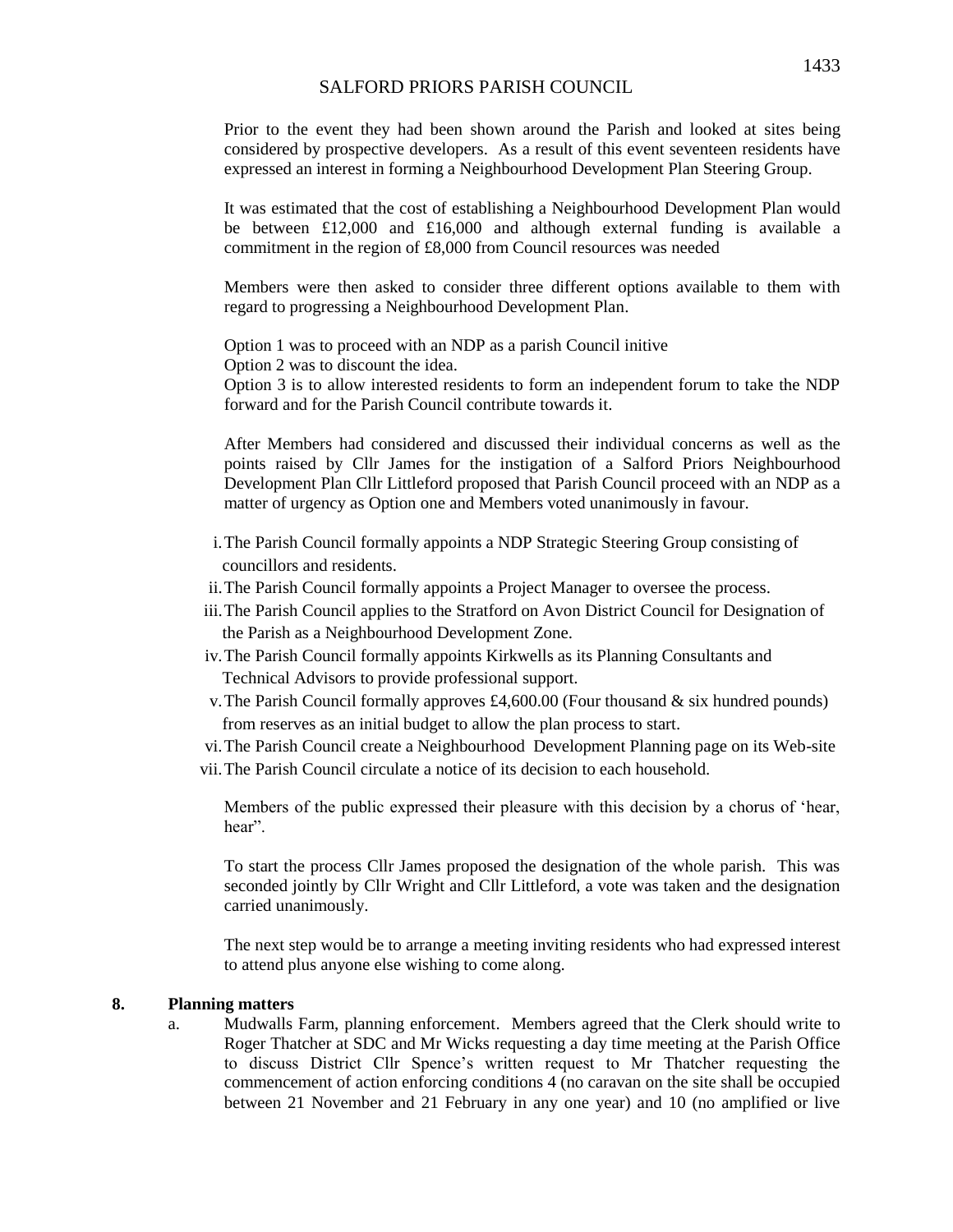music shall be played within the application site edged red on the approved plan at any

#### **Clerk to Action.**

## **9. New Planning Applications**

been received.

## a. **Planning Application Consultation 13/02196/LDE Active Power Solutions Ltd**.

Expiry Date for Standard Consultations 11 October 2013.

Under the Clerk's delegated powers the following observations were made to SDC. "Salford Priors Parish Council has no objection to the issue of a Lawful Development Certificate, this site has been used for a variety of uses within The Town and Country Planning (Use Classes) (Amendment) (England) Order 2010 namely B1, B2 & B8 exceeding ten years. This site is identified as a local industrial employment site within the adopted Salford Priors Parish Plan, the unit in question 9B has been in use within the designated classes since 1990 a planning application was made in May 1989 by the former Leasecontracts plc and subsequently granted. The site has been in continual industrial employment use since the 1950s."

time) of the notice with immediate effect regardless of any verbal intent that may have

## b. **Planning Application Consultation 13/02289/VARY Alamo Group Europe Ltd.**

Expiry Date for Standard Consultations 16 October 2013

Under the Clerk's delegated powers the following observation was made to SDC. "No objection to the proposed variation of condition as it concurs with the site's operational times."

c. **Planning Application Consultation 13/02588/TREE St Matthew's Church** Proposed: T1: Yew: Fell - T2: Yew: Fell - T3: Buxus: Fell At: St Matthew's Church, Station Road, Salford Priors, Evesham WR11 8UX For: Mr Peter Penney (Church Warden)

Cllr James expressed concerns re the felling of the Yew trees marked T1 and T2 as the applicant was using a report dated February 2004 and an observation made at Item M in that report. No new evidence had been provided that the trees were causing damage to the north entrance porch. Additionally Cllr James said that Yew trees were traditionally found in Churchyards and these trees fitted in with the landscape of the Churchyard and the Church, which was an Anglo Saxon building with a Norman Tower. They should be protected.

It was noted by Members that the Salford Priors Village Design statement says that trees should be preserved, maintained and numbers increased. No plans had been made for replacement planting.

Cllr Wright proposed an objection to the application be lodged and this was seconded by Cllr Littleford.

It was agreed the Clerk write to Ward members with the request they also make an objection as, in the case of trees, without a Ward member objection Planning Officers may act under delegated powers to authorise tree fellings if they so wish.

**Clerk to action.**

## **10. Quotations for consideration**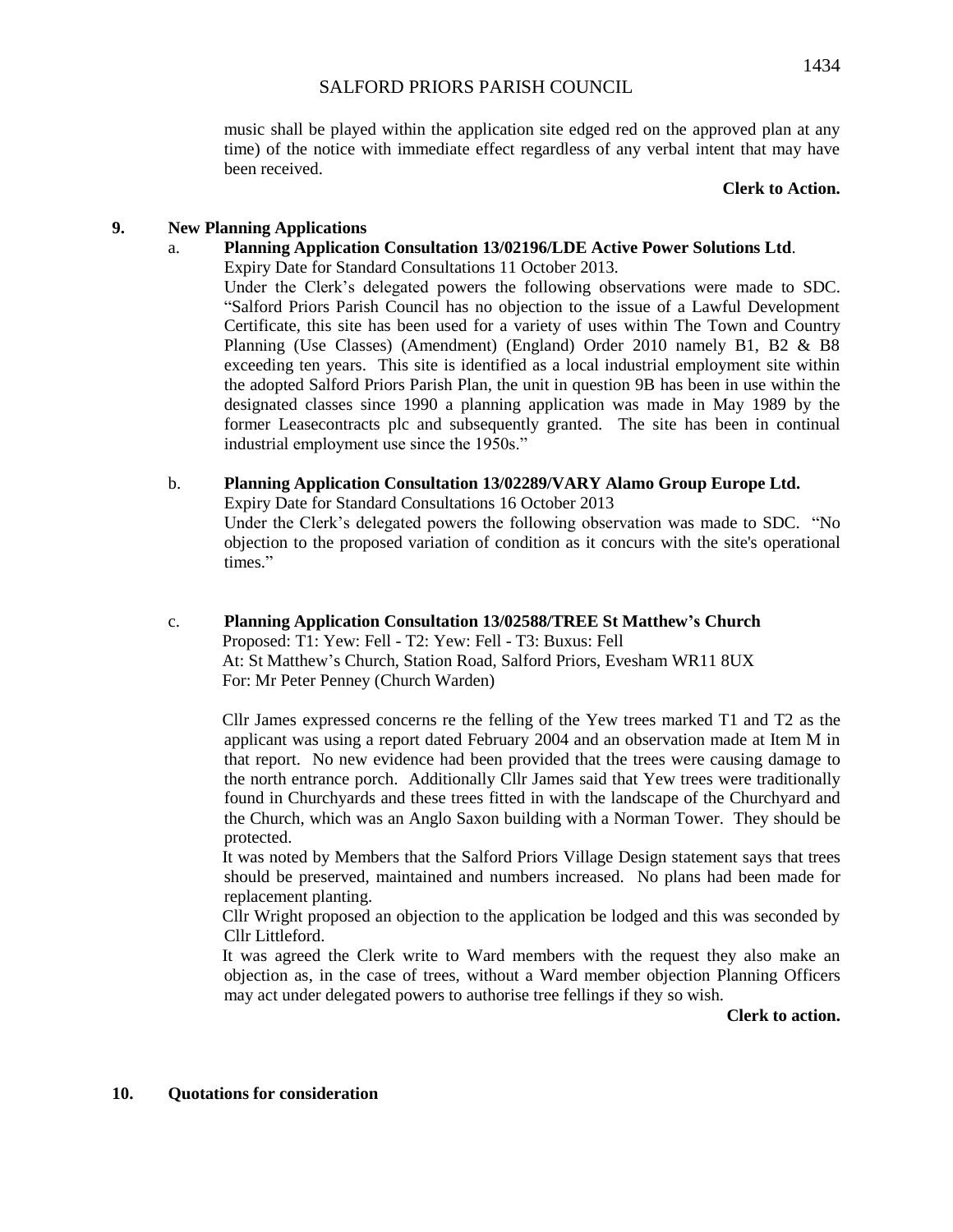Cllrs. Stedman, James and Penn having declared an interest in four items namely a. b. c. & d they left the meeting during the debate.

a. Allotments, A quote of £70 had been received from Limebridge Rural Services for spraying and turning over the two recently let allotments. Members considered this quote and agreed it should be accepted.

## **Clerk to action.**

b. A quotation of £125 plus VAT for the replacement the damaged planter, to include cost of compost refill and structural materials, at 38 School Road had been received from Limebridge Rural Services. Members considered and agreed the quotation.

## **Clerk to action.**

c. Quotation for. Limebridge had quoted £385 plus VAT for grave plot levelling works in the cemetery and after consideration, Members agreed that the quote should be accepted and the work go ahead.

## **Clerk to action.**

d. A quotation of £125 plus VAT for the replacement the damaged planter, to include cost of compost refill and structural materials, at 38 School Road had been received from Limebridge Rural Services. Members agreed to accept the quotation.

## **Clerk to action.**

Cllrs. Stedman, James and Penn returned to the meeting.

## **11. Quarter 2 Financial Report**

- a. Clerk's report on budgets and account balances. The Clerk had circulated a detailed financial report which had been prepared by the previous clerk, Mr. Michael Philpot, at the half year which showed the forecast income and expenditure for the full year. The Chair said there were no surprises and provision had been made for any repairs in the amenities budget, future donations and potential projects. On the recommendation of the Chairman the Council agreed to adopt the report.
- b. Bank Reconciliation.The Clerk had circulated a bank reconciliation report, also prepared by the previous Clerk, Michael Philpot, at the half year. The Chairman inspected the bank statements and accounts during the meeting and as, in his opinion, they did not match the Chairman deferred confirming the reconciliation as correct.
- c. Annual Audit. The Clerk reported that the auditors, Grant Thornton had confirmed the audit of the Parish Council's accounts for 2012-2013. Mr Philpot was commended in his absence for his efforts in achieving this.
- d. VAT return. The Chair stated that consideration of the VAT return for Quarter 2 (circulated with agenda) was not a matter for Members but an administrative task to be carried out by the Clerk. The Clerk has now submitted the VAT return to the appropriate authorities.

## **12. Playing Field**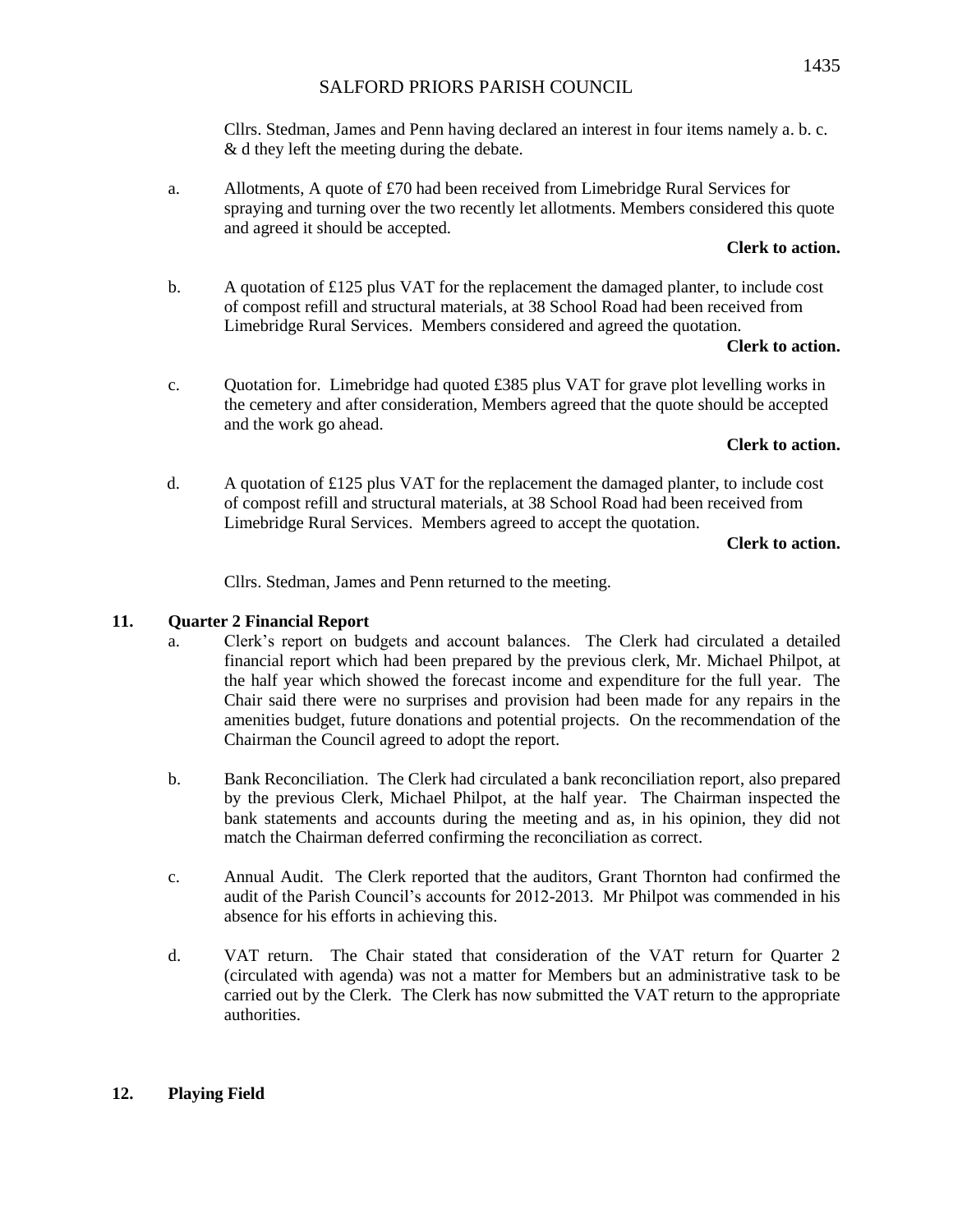- a. Cllr Littleford was continuing with the weekly inspections of the Playing Field and confirmed that matters previously reported had now been dealt with. She reported that the Parish Council's streetlight on the corner of Prior Grange and the playing field was broken and the Clerk was asked to contact P D Long to arrange the repair. Members noted that the broken fence in the car park by the playing field was the property of Orbit Housing and they had been made aware. Despite monthly litterpicks by the Lengthsman litter was still proving a problem and Cllr Littleford offered to monitor the situation.
- b. Members agreed that the Lengthsman be asked to quote for carrying out weekly playing field inspections. It was estimated a full inspection took in the region of 30 minutes.

**Clerk to action.**

## **12. Jubilee Fund Dispersal**

Cllr Littleford reported that the Picture Post book was currently being distributed around the Parish. She asked for help in covering Dunnington and Cllr Wright and two residents offered their assistance. Members thanked Cllr Littleford for all the work she had undertaken with this project.

## **13. Highways and Amenities**

- a. The Clerk reported that Mr Barry Lee of The Old Toll House at Abbots Morton had requested Council support in his bid for raised kerbs outside his property following the collision of a car with the property. Members agreed this was a matter for WCC Highways and not SPPC.
- b. A faulty streetlamp outside 29 Perkins Close had been reported by a resident and the Clerk was asked to instruct P D Long to make repairs.

**Clerk to action.**

## **14. Rights of Way**

Cllr Penn advised that there was nothing of importance to report.

## **15. Matters raised by Councillors**

a. Chairman – Members agreed that a letter expressing the strong concern of the council be sent to Orbit Housing Association requesting that they clear the footway and overgrown garden belonging to 23 St Matthews' Close.

#### **Clerk to action.**

b. Members agreed that a suitable wreath be obtained for laying at the War Memorial on Remembrance Sunday and a donation made to the Royal British Legion. Cllr Wright suggested that the donation remain at the amount given last year and this was agreed.

The Council would make a donation of £100.00 and to purchase a wreath for £25.00 **Clerk to action.**

c. Cllr. Stedman raised concerns over the safety of a dead ash tree located opposite the entrance of Dunnington School. Cllr Wright offered to furnish the Clerk with the name of the owner of the property concerned, the Clerk was asked to write to them asking that they take action to make it safe.

**Clerk to action.**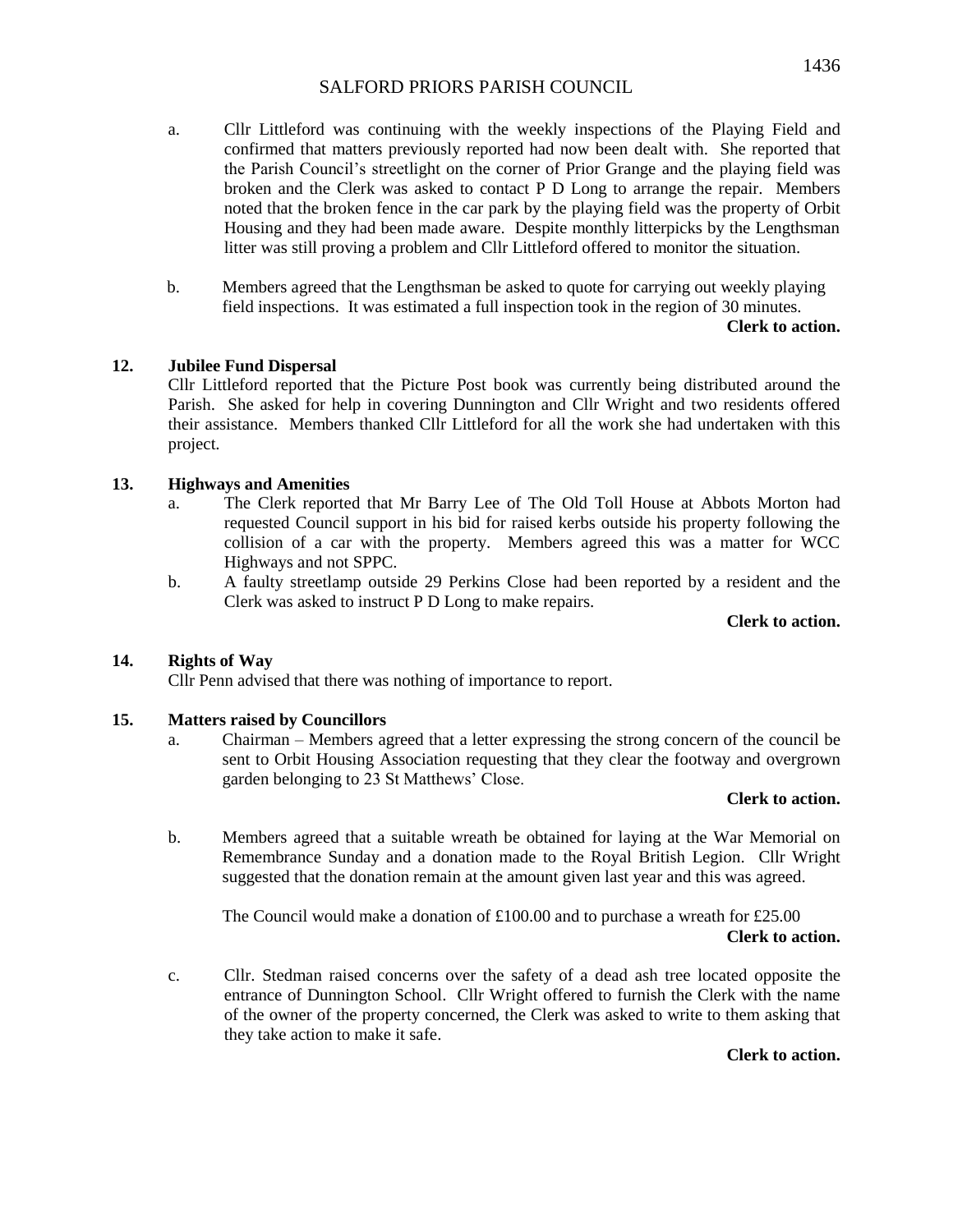- d. Cllr Stedman said he had received several requests made by residents for a Christmas tree to be placed on the School Road/Station Road island. It was generally agreed subject to the overall cost to be a good idea and subject to investigations into the infrastructure to support a tree, lighting etc.
- e. The Clerk was asked to notify Highways
	- i. that the 30 mile an hour sign between Abbots Priors and Salford Priors needed replacing as the wooden post was rotted;
	- ii. that one of the signs on School Road was leaning down at about 60 degrees.

**Clerk to action.**

## **16. Consideration of Correspondence Received**

An email had been received from a Dunnington resident complaining of the nuisance caused by barking dogs. Members noted this but agreed it was not an issue the Parish Council could take up. Instead it is recommended the resident refer the matter to Environmental Health.

**Clerk to action.**

## **17. Funding Request – Support for a Children's and Adults Shared Reading Resource**

Members considered a request for financial support from Salford Priors Junior & Infant School for the planned children's and adults' shared reading resource. The applicant, Mr Alexander-Head, Chair of the Board of Governors was present at the meeting and spoke to the request outlining the benefits of reading for children and the need for good resources. The scheme would also be beneficial to parents and adults. He highlighted other funding requests being made by the School and said they were looking positive. The total cost of project was estimated at £6,200. Following debate Cllr James proposed a sum of £2,000 be donated and this was seconded by Cllr Stedman and supported by other Members. Cllr Muldowney offered her support to the project which was gratefully accepted by Mr Alexander-Head. It was suggested the School also approach the Waitrose Foundation Trust for possible funding.

## **18. To Table**

No items were tabled.

## **19. Finance**

Note: Cllr Stedman having left the meeting previously whilst the payments in which he had declared an interest were agreed and cheques signed, remained in the Chair.

Cllr Stedman had early in the day circulated an e-mail to all members with regard to the expenditure and expenses incurred by the Clerk with some administration issues relating to a claim for expenses containing both vattable and non vatable items.

The issues raised within the e-mail would be debated in closed session following the approval of payments as listed on the agenda except for the payments in question.

## **Approval of the payments and transfers listed in Appendix A2.**

Cllr Littleford having declared an interest left the meeting.

Authorisation for payment with the exception of the payments in question namely Transactions 9116 & 9118 were proposed by Cllr James, seconded by Cllr Wright and carried.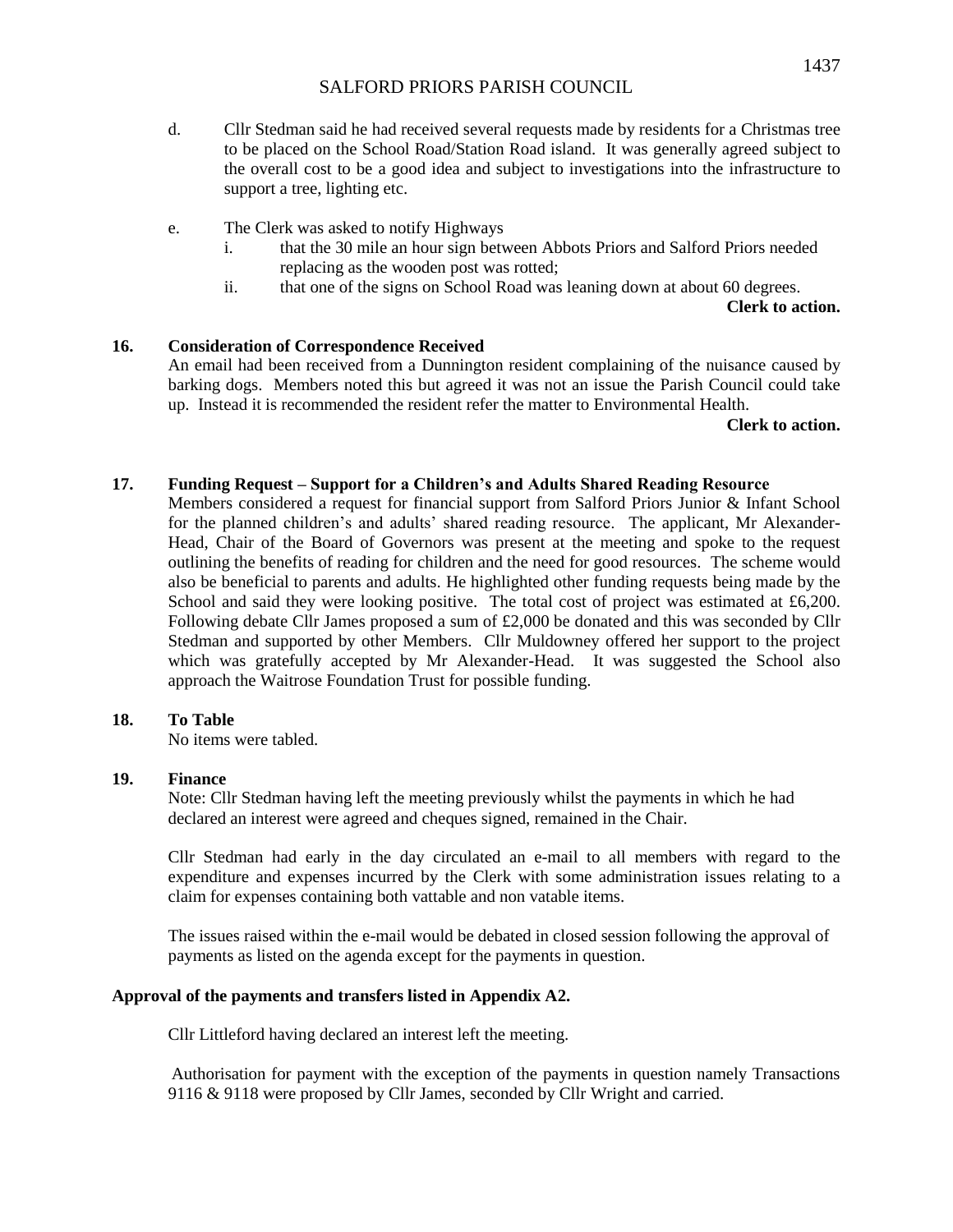It was agreed that the Cheques would be signed by Cllr James and Cllr Penn.

Council considered and approved a proposal to transfer £4,000.00 from No.1 account to the Community account in Appendix A3. Authorisation for transfer of funds was proposed by Cllr James seconded by Cllr Wright and carried.

Council noted the bank balances as at 10 October in Appendix A4.

| A4. | Account Balances at 10 October 2013 |            |  |  |
|-----|-------------------------------------|------------|--|--|
|     | Community $a/c$                     | £2,285.64  |  |  |
|     | No.1 $a/c$                          | £66,881.82 |  |  |
|     | No.3 $a/c$                          | £214.23    |  |  |

#### **Cllr Littleford returned to the meeting.**

Cllr James requested that the BT telephone rental and broadband line was put on the next agenda for discussion as he felt that the council could explore alternative tariffs. **Agreed**

### **20. Exclusion of the Public from the Meeting**

**The Chairman moved:** "That in view of the confidential nature of the business about to be transacted, it is advisable in the public interest that the press and public be temporarily excluded and they are instructed to withdraw" **Agreed**

#### **Council agreed that Cllr. James would Chair this item**

The Clerk was absence from the debate, however, Cllr James had obtained verbal answers from the clerk on the issues raised, it transpired that the clerk had not received a copy of Cllr. Stedman's e-mail forwarded to members.

- a. Cllr Stedman raised several issues relating to financial aspects of the council's business:
- 1. Had HMRC / NIC contributions been deducted? Cllr. James response where applicable Yes. Payment Transaction 9105 (18/09/13) £456.22 payment for S Harte & M Philpott.
- 2. Is the PAYE RTI up to date? Cllr. James response Yes where applicable.
- 3. Salary in accordance with agreed Spinal Colum Point? Cllr. James response Yes the salary with holiday entitlement was £631.86 per month in accordance with SLCC Model and agreed by e-mail with the Chairman on the  $30<sup>th</sup>$  July 2013.
- 4. Expenses containing VAT & Non VAT Items Agreed this was incorrect and two new transactions would be issued clearly identifying the items. Noted as an administrative error.
- 5. Mileage Claims All claims for mileage were for official council business and authorised, in future all claims should be made on the agreed form and counter signed by the Chairman prior to the meeting. Noted.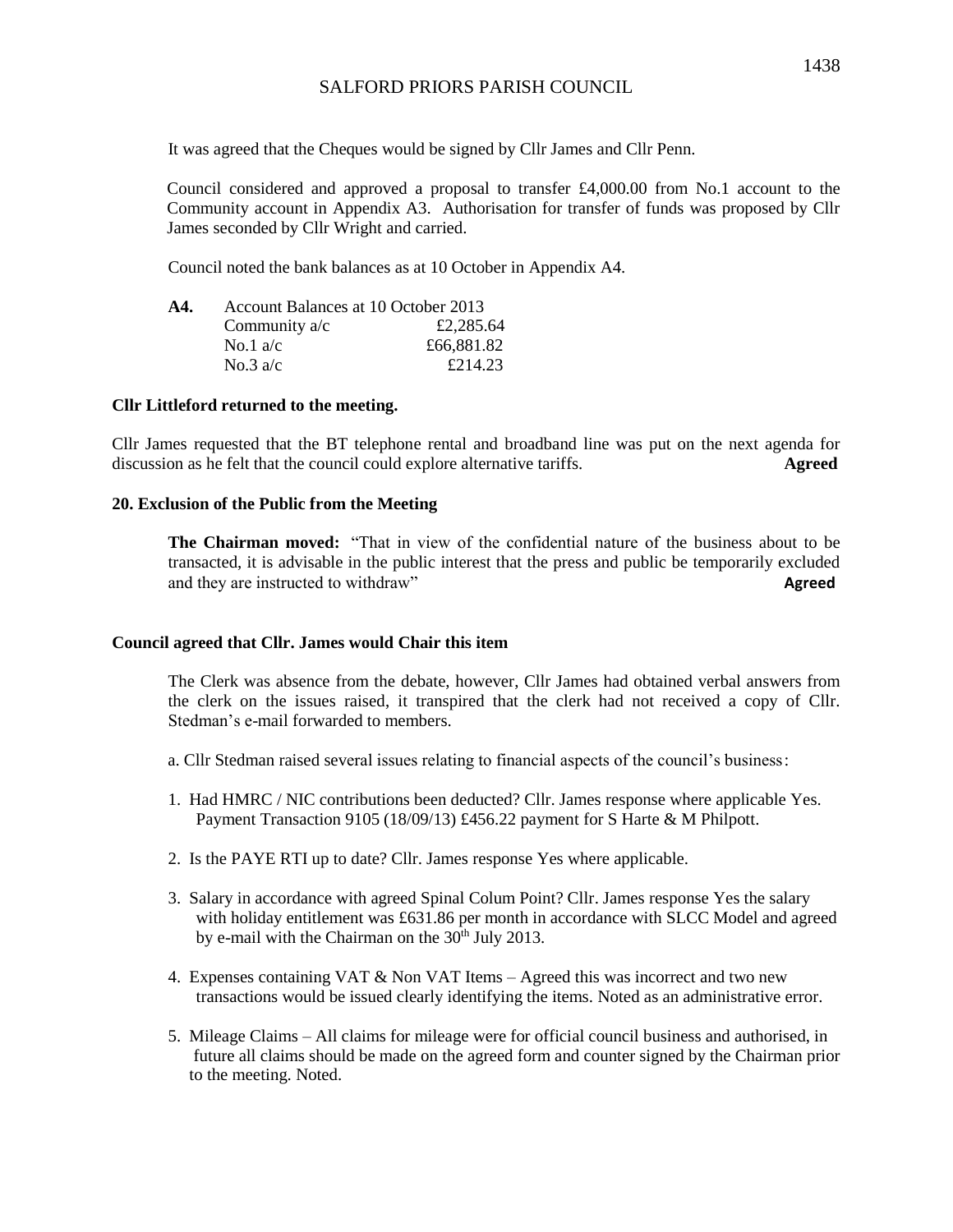Following debate members agreed to approve the payments as adjusted to the Clerk.

Payment Transaction NOs: 9127 / 9128 / 9129

Councillors Littleford & Muldowney expressed their disappointment over the issue and felt that it could have been sorted out prior to the meeting.

On closing the debate Cllr. James said that the concerns raised had to be dealt with and the matter was now closed.

# **Cllr. Stedman took the chair.**

## **21. Date of Next Meetings**

Council confirmed the date of the next Ordinary Meeting of the Parish Council at 7.00pm., on Wednesday 20 November 2013 in The Memorial Hall, Salford Priors.

## **22. Closure of meeting**

The Chairman Cllr Stedman closed the meeting at 10.00pm